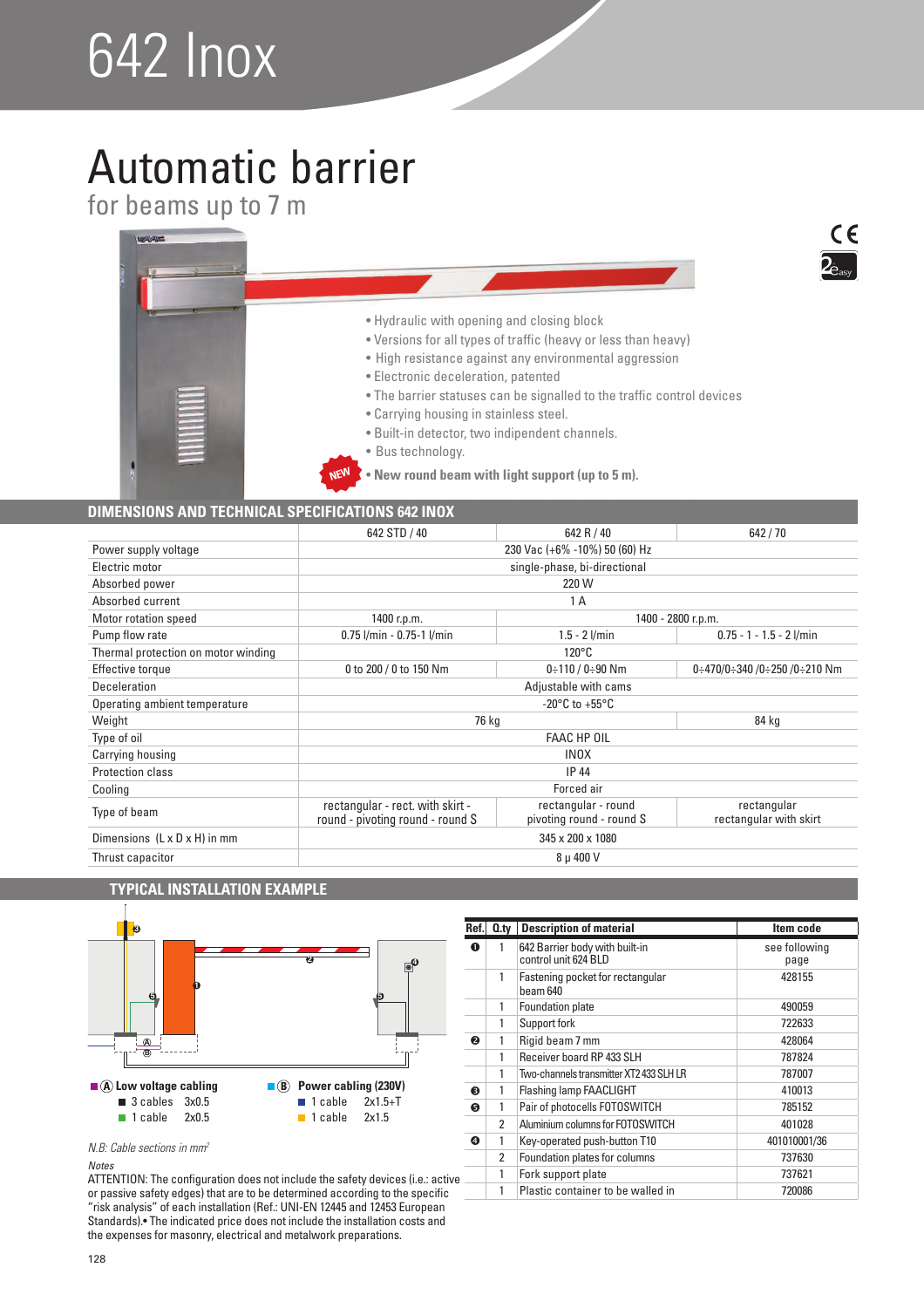### **642 INOX**

| <b>Model</b>       | Use                     |                                          | Control                         | Item code        |                     |
|--------------------|-------------------------|------------------------------------------|---------------------------------|------------------|---------------------|
|                    | Beam max.<br>length (m) | <b>Opening</b><br>time (s)               | <b>Use</b><br>frequency $(\% )$ | unit             |                     |
| 642 std/40 LH / RH | 3.815                   | 3,5(3m)<br>4.5(4m)                       | 70                              | Built-in 624 BLD | See following table |
| 642 r/40 LH / RH   | 3.815                   | $<$ 2 (3m)                               | 100                             | Built-in 624 BLD | See following table |
| 642/70 LH / RH     | 7.000                   | $<$ 3 (4m)<br>4(5m)<br>$5.5$ (6m) 8 (7m) | 100                             | Built-in 624 BLD | See following table |

The packages 642 include: barrier body, hydraulic drive transmission system complete with balancing spring - for rectangular/round/pivoting round beam max 4 m (642 STD/40) - for rectangular/round/pivoting round beam max 4 m (642 R/40) - for rectangular beam max 7 m (642/70), installation accessories, a triangular release key.

### **ORDER CODES TABLE FOR 642 INOX RAPID BARRIER**

| <b>Model</b> | <b>Beam profile</b>                            | Beam length (mm)  | <b>LH version code</b> | <b>RH</b> version code |
|--------------|------------------------------------------------|-------------------|------------------------|------------------------|
|              |                                                | 1,315 to 2,055    | 10462681               | 10464681               |
|              | 620                                            | 2,065 to 2,555    | 10462081               | 10464081               |
|              | rectangular                                    |                   |                        |                        |
|              |                                                | 2,565 to 3,055    | 10462781               | 10464781               |
|              |                                                | 3,065 to 3,815    | 10462881               | 10464881               |
|              | 620                                            | 1.815 to 2.805    | 10462081               | 10464081               |
|              | rectangular                                    | 2.815 to 3.555    | 10462181               | 10464181               |
|              | with skirt                                     | 3.565 to 3.815    | 10462281               | 10464281               |
|              | 620                                            | 1,500 to 2,740    | 10462681               | 10464681               |
|              | round                                          | 2,750 to 3,240    | 10462081               | 10464081               |
|              |                                                | 3,250 to 4,000    | 10462781               | 10464781               |
|              |                                                | 0 to 2,300 mm     | 10462681               | 10464681               |
| 642 STD/40   | 620                                            | 2,310 to 2,800 mm | 10462081               | 10464081               |
|              | <b>NEW</b><br>round S                          | 2,810 to 3,300 mm | 10462781               | 10464781               |
|              |                                                | 3,310 to 3,800 mm | 10462881               | 10464881               |
|              |                                                | 3,810 to 4,300 mm | 10462281               | 10464281               |
|              |                                                | 0 to 2,300 mm     | 10462681               | 10464681               |
|              | 620                                            | 2,310 to 2,800 mm | 10462081               | 10464081               |
|              | round S<br><b>NEW</b>                          | 2,810 to 3,300 mm | 10462181               | 10464181               |
|              | with skirt                                     | 3,310 to 3,800 mm | 10462281               | 10464281               |
|              |                                                | 3,810 to 4,300 mm | 10475081               | 10475081               |
|              |                                                | 1,500 to 2,240    | 10462681               | 10464681               |
|              | 620                                            | 2,250 to 2,740    | 10462081               | 10464081               |
|              | pivoting round                                 | 2,750 to 3,000    | 10462781               | 10464781               |
|              |                                                | 1,315 to 2,055    | 10463281               | 10465281               |
|              | 620                                            | 2,065 to 2,555    | 10463381               | 10465381               |
|              | rectangular                                    | 2,565 to 3,055    | 10463481               | 10465481               |
|              |                                                | 3,065 to 3,815    | 10463581               | 10465581               |
|              |                                                | 1,500 to 2,740    | 10463281               | 10465281               |
|              | 620<br>round<br>620<br><b>NEW</b><br>$round S$ | 2,750 to 3,240    | 10463381               | 10465381               |
|              |                                                | 3,250 to 4,000    | 10463481               | 10465481               |
| 642 R/40     |                                                | 0 to 2,300 mm     | 10463281               | 10465281               |
|              |                                                | 2,310 to 2,800 mm | 10463381               | 10465381               |
|              |                                                | 2,810 to 3,300 mm | 10463481               | 10465481               |
|              |                                                | 3,310 to 3,800 mm | 10463581               | 10465581               |
|              |                                                | 1,500 to 2,240    | 10463281               | 10465281               |
|              | 620                                            | 2,250 to 2,740    | 10463381               | 10465381               |
|              | pivoting round                                 |                   |                        |                        |
|              |                                                | 2,750 to 3,000    | 10463481               | 10465481               |
|              |                                                | 3,750 to 4,240    | 10468281               | 10466081               |
|              | 640<br>rectangular                             | 4,250 to 5,240    | 10468381               | 10466181               |
|              |                                                | 5,250 to 6,740    | 10468481               | 10466281               |
| 642/70       |                                                | 6,750 to 7,000    | 10468581               | 10466381               |
|              | 640                                            | 3,750 to 4,740    | 10468981               | 10466881               |
|              | rectangular                                    | 4,750 to 5,240    | 10469081               | 10466981               |
|              | with skirt                                     | 5,250 to 5,740    | 10468581               | 10466381               |
|              |                                                | 5,750 to 7,000    | 10469181               | 10467081               |



### **Notes**

• You can determine right or left barrier version by looking at the

barrier from the door side (see drawing above). The door usually faces the inside of the property. • A skirt kit and/or end foot cannot be installed on a round beam.

• The beam fastening pocket is not included in the case and must be ordered separately. Consult "Specific accessories".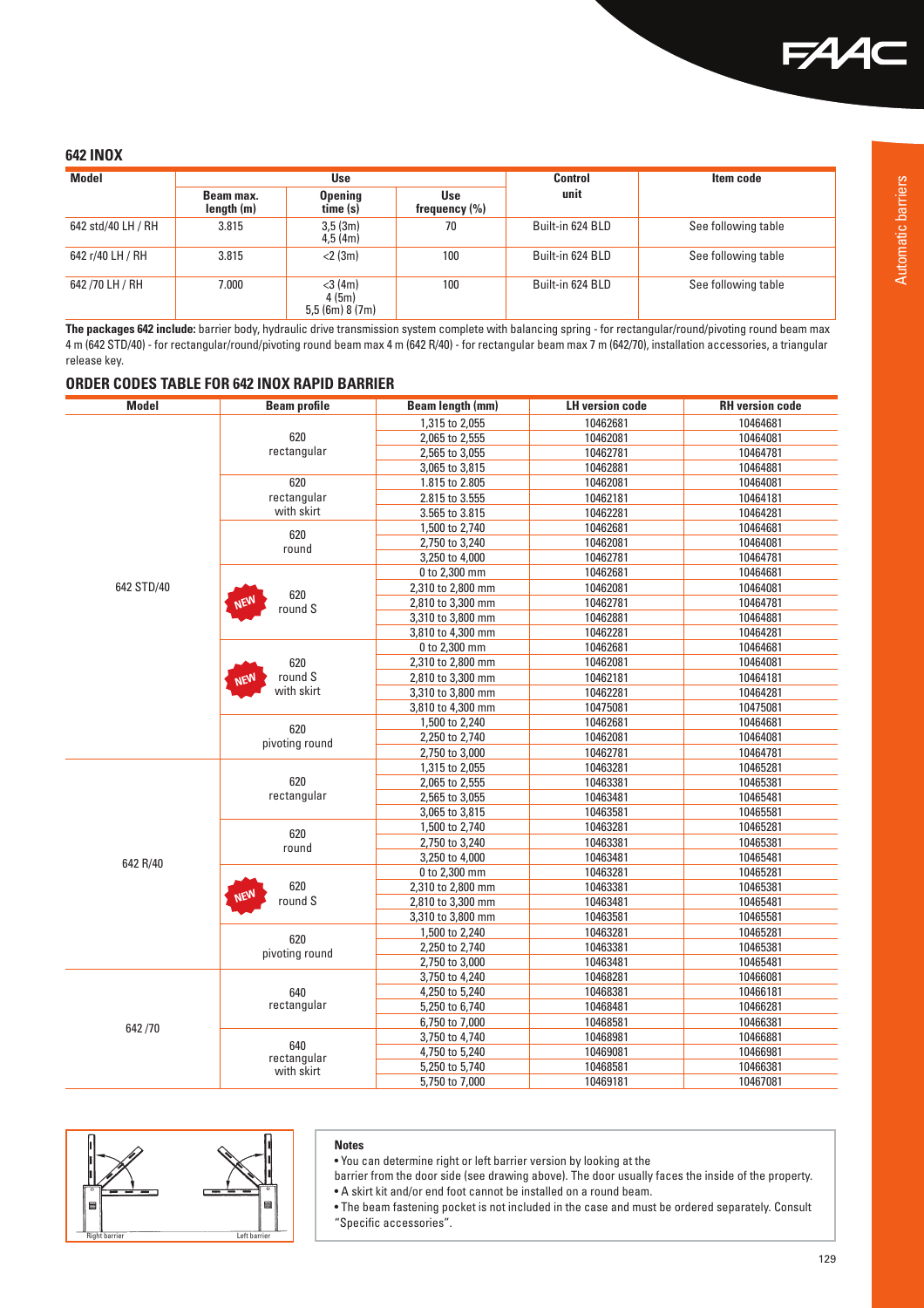## 642 Inox



**Built-in control board 624 BLD Technical specifications page 150**

### **CONTROL UNITS SPECIFIC ACCESSORIES**



**Foundation plate**

**Item code 490059**



**Additional triangular release key (10 pcs package)**

**Item code 713002**



**Release lock with customised key from no. 1 to no. 36**

**Code from 424681 al 424716**



**620 rectangular beams (642/40) 640 rectangular beams (642/70)**

| Length    | $1.815$ mm |
|-----------|------------|
| Item code | 428087     |
| Length    | 2.315 mm   |
| Item code | 428088     |
| Length    | 2.815 mm   |
| Item code | 428089     |
| Length    | 3.815 mm   |
| Item code | 428090     |



| Length    | 4.000 mm |
|-----------|----------|
| Item code | 428061   |
| Length    | 5.000 mm |
| Item code | 428062   |
| Length    | 6.000 mm |
| Item code | 428063   |
| Length    | 7.000 mm |
| Item code | 428064   |
|           |          |



**Round beams (while stocks last) Pivoting round beams**

| Length    | $2.500$ mm |
|-----------|------------|
| Item code | 428078     |
| Length    | 3,000 mm   |
| Item code | 428075     |
| Length    | 4.000 mm   |
| Item code | 428079     |
| Length    | 5,000 mm   |
| Item code | 428149     |

| Length    | $2.500$ mm |
|-----------|------------|
| Item code | 428175     |
| Length    | 3.000 mm   |
| Item code | 428176     |



**Fastening INOX pocket for rectangular beams (642/70)**





**(only for standard rectangular beams)**

**Length** 2,000 mm<br>**Item code** 4282431

**Length** 3,000 mm<br>Item code 4282441



**Fastening INOX pocket for round beams (642/40)**

**Item code 428153**

**Item code 428215**



**Fastening INOX pocket for pivoting round beams (642/40)**

**Item code 722633**



**Break out sensor for pivoting round beams**

**Item code 390828**

**Fastening pocket** 

**for rectangular beam (642/40)**

**Notes**

**Item code** 

**Item code** 

 $\bullet$  (\*) For correct balancing, installing a foot on a beam and on a beam with skirt, entails selecting a barrier housing for beam lengths of over 0.5 m.